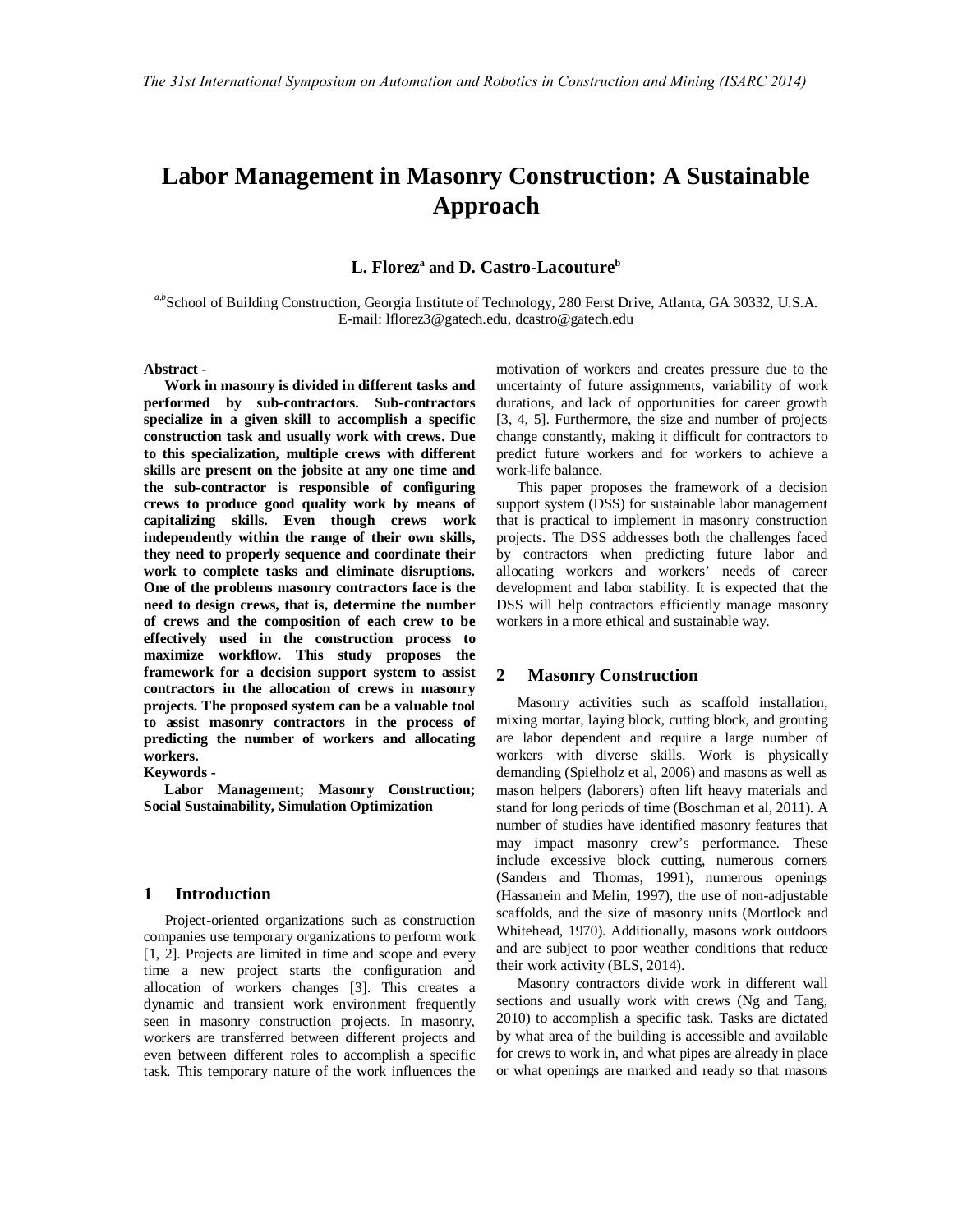can work around. When a wall section is completed, often times, crews are re-assembled and the contractor is responsible of configuring and assigning crews with different skills (Ng and Tang, 2010) to produce good quality works. Due to this task division, multiple crews are present on the jobsite at any one time. Even though crews work independently within the range of their own skills, contractors need to properly staff crews to complete tasks and maximize workflow. Therefore, to optimally assign workers, contractors need to consider not only tasks and activities but also workers' skills.

By considering workers' needs and expectations, construction projects may not only benefit current workers but may also help attract new workers to fill these positions. Due to this task division, multiple crews are present on the jobsite at any one time and the contractor has to constantly assemble crews and properly sequence their work to maximize workflow.

## **2.1 Roles**

Field observations indicated that masonry crews have a number of roles that need to be filled to build a wall. The masonry roles presented below were identified during extensive observations conducted in a masonry project and are complemented with the roles identified in Memarian and Mitropoulos [13]. The observations were conducted in a multi-storey building of mixed-use space with a parking structure and come from non-union crews. Labor rules on union jobs may change the job-sharing observed in this research. Typically in a block masonry crew there are seven major roles:

- The superintendent: responsible for staffing. Hires workers and allocates field personnel to the projects.
- Project superintendent (often-called foreman): monitors crews, layouts the walls, plans and distributes tasks, monitors workers, orders materials and equipment, performs quality control, and coordinates working areas with other foremen (electrical, plumbing, mechanical).
- Masons: lay block, install rebar and wire for reinforcement, and set up door frames. If needed they also perform support work, e.g., grouting and wall layout.
- Forklift operator: delivers materials from the storage areas to the work areas which include blocks, scaffold, mortar container, and grout container. In projects with small access areas, it often uses a warehouse lift in combination with the forklift. In big projects, the number of operators increases due to the number of workers and/or the number of floors.
- Saw operator: cuts block.
- Laborer on the mixer: makes grout and mortar.
- Laborers: perform support tasks including mixing mortar in the buckets and delivering mortar to the mortar boards, transporting and stacking the block, erecting and dismantling scaffold, grouting, and handling wire and rebar for reinforcement.

Some workers may have skills that will allow them to work in different roles that require those skills. For instance, some masons can be assigned to layout a wall (measuring and marking the walls) or to a wall to lay blocks. Additionally, laborers may have the skills to be assigned to look over a mason, operate the saw, operate the forklift, or work in the mixer. This role swapping is possible as long as the laborer possess the skills and knowledge to do so. For instance, the forklift operator needs a license to operate machines, the saw operator needs to know how to work on the saw and the one in the mixer needs to know the ratio of material to make mortar and/or grout. It is important to consider there are some basic operators that must be present in the jobsite at all times i.e. one laborer in the saw, one laborer mixing the mortar, and one laborer operating the forklift. This last one increases with the number of floors and/or the number of crews. The number of masons is determined by the workload, that is, what walls are ready for the masons to work in (in terms of space) and what walls have the ductwork, plumbing and conduits in place (in terms of availability). The number of laborers for support (to look over a mason) is often determined by the mason to laborer ratio the contractor wants to use.

## **2.2 Crew Makeup**

Masonry contractors follow a process to design and configure crews. The process is applied by considering a set of rules that impact the whole crew design and ultimately helps contractors determine the number of workers per crew and the composition of each crew [10]. The rules presented in this study were determined from the observations conducted in the masonry project and are coupled with the rules identified in Hassanein and Melin [10].

- Rule 1- Crew composition: In general contractors don't have a typical crew, but they have some guidelines as to the worker's ratio in a crew that they use and try to maintain. This ratio dictates the typical number of laborers per number of masons that is used when forming crews [10].
- Rule 2- Crew operators: There are some basic operators that need to be present in the jobsite. There always has to be a laborer in the saw, a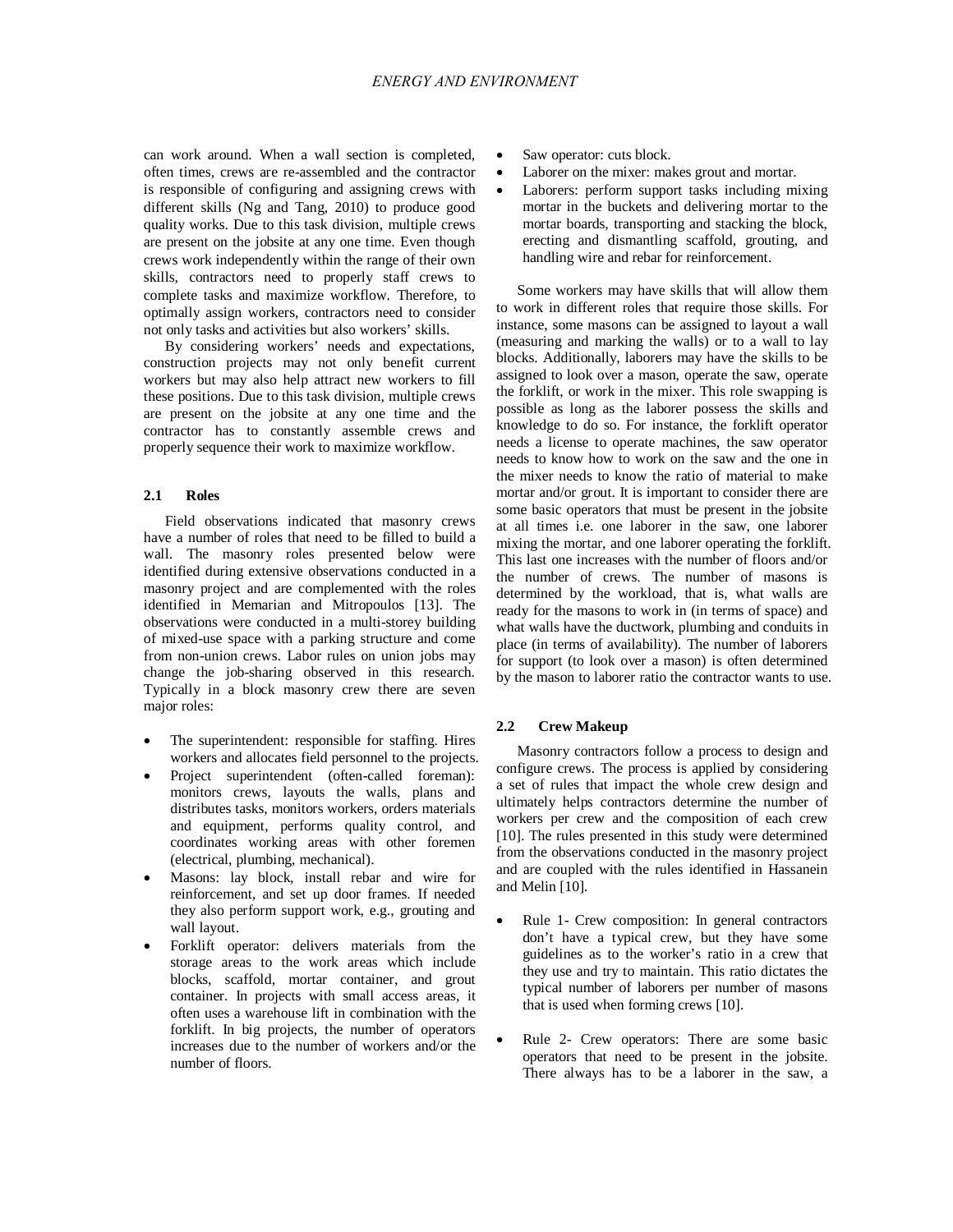laborer making grout and/or mortar, and a laborer operating the fork lift. This last one increases with the number of crews present in the jobsite and/or the number of floors.

- Rule 3- Crew size: In regards to the crew size, there are a maximum number of workers that are assigned to a non-working foreman. Typically foremen determine the maximum number of workers they feel comfortable handling to guarantee an adequate control [10].
- Rule 4- Crew control: The foreman has a working assistant foreman (often times called labor foreman) that monitors crews, builds scaffold, and helps layout the job. The number of assistant foremen is dictated by the foreman and depends on the number of crews.
- Rule 5- Learning curve: When forming crews, the foreman (or assistant foreman) tends to keep the same masons in a crew due to the learning curve. Masons that have worked together know what they are doing and have identified ways to collaborate.
- Rule 6 -Compatibility of labor: The foreman (or assistant foreman) considers a compatibility factor, that is, how masons get along to keep production up. Masons have different ways to work and get things done. Some masons work well together, but some do not get along or the way they work is not compatible. The foreman tries to form crews with workers that are compatible because masons that work well together are more efficient and this can improve quality and increase throughput [14].
- Rule 7- Quality of work: When the quality of work is a factor, experienced masons (i.e., journeymen) are assigned to wall sections that require a high demand of craft work (e.g., openings, corners, details), whether non-experienced masons (i.e., apprentices) are assigned to non-craft work (e.g., straight walls). The foreman, or assistant foreman, knows which worker is good at what, based on the skills.

#### **2.3 Management of labor**

Masonry contractors usually manage a program of different project types that are unique, custom-made, and temporary. These features add uncertainty and novelty as no project is completed using the same approach. Consequently, contractors need to work in a cross-functional way and integrate resources (labor, equipment, and capital) in such a way so that they realize the maximum benefit for the operations. By integrating resources, contractors align resources to achieve the desired quality within the given time frame [15].

Management of labor is one of the key factors in masonry to balance production and quality. Forecasting human resource requirements and human allocation are the two approaches used for the management of labor. Determining the number of workers to complete the projects while balancing cost and production is the primary objective of predicting labor. On the other hand, human allocation deals with designing and configuring crews to assure workers have the skills required by the projects to complete tasks.

## **2.3.1 Forecasting labor**

In construction, the resource demands for successive projects might be significantly different and that makes it difficult for contractors to plan for the required number of workers. Often times construction companies employ temporary workers for the periods of increased workload, but it takes time to find skilled and wellqualified workers. Consequently, predicting the labor power demand is essential to facilitate decision making and labor planning in construction [16]. Labor planning allows companies to have knowledge (in advance) of the possible consequences, which allows them to better deal with tight schedules and project demand. By predicting labor, a construction firm can assess long term staffing needs, ultimately increasing productivity and the quality of work.

There are several approaches that have been developed to predict labor in construction. Wong et al [16] used dynamic econometric modelling techniques to establish the relationship between the aggregate demand for manpower and a group of inter-related economic variables. They found that construction productivity and construction output are the most significant factors determining the demand of labor power. Wong et al [17] used multiple regression analysis to help establish labor demands in construction. Their regression models used variables such as project cost, project complexity attributes, project type and physical site conditions to predict labor. Cheng et al [18] developed a team human resource planning (THRP) method for deploying labor power in process reengineering using simulation. The method determined the maximum loading of projects the original labor power can carry and also identified the range of labor power required for the expected project loadings by combining process reengineering and a simulation approach.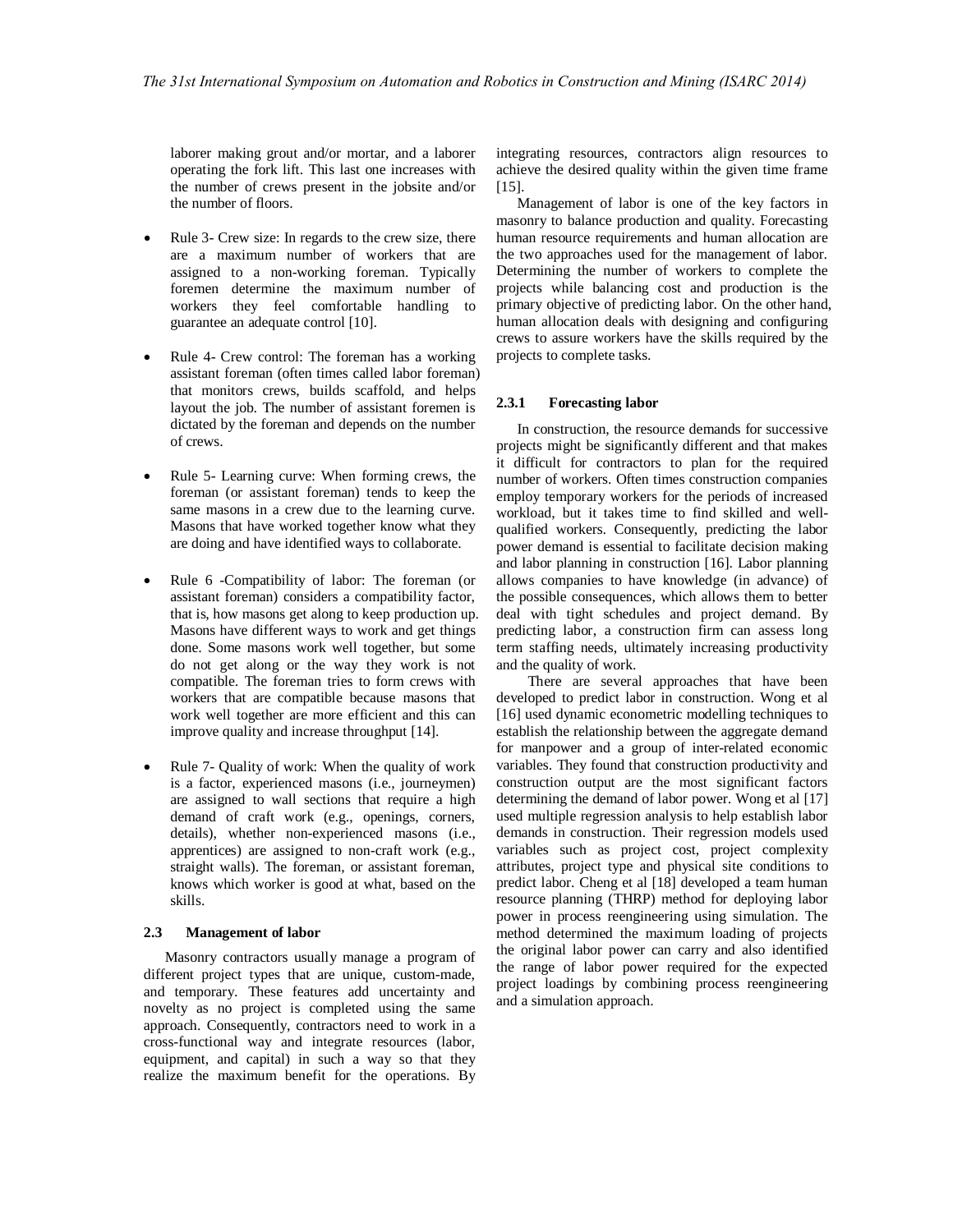## **2.3.2 Human allocation**

Human resource allocation in construction is the process of assigning crews of workers to tasks [20]. Tasks may require several crews with diverse skills to be completed and crews need to be scheduled to ensure an efficient output and adequate control [10]. This allocation process in masonry construction is challenging. Often times, crews complete their work on a section, but then have to come back later to complete the other part of the work. Due to this characteristic, every time a wall section or part of a wall section is completed, the labor configuration is reorganized. This results in temporary crews that need to be constantly moving. One of the problems masonry contractors face is the need to allocate crews to maximize workflow while satisfying contractors' constraints and worker's needs.

There are several approaches that have been developed to allocate human resources in construction. Al-Bazi and Dawood [19] presented a strategy to allocate crews of workers in the precast concrete industry using genetic algorithms-based simulation modeling. Lin [20] proposed a decision-making model for human resource allocation in remote construction projects. El-Rayes and Moselhi [21] developed an optimization model that uses dynamic programming for repetitive construction projects. Maxwell et al [22] presented a stochastic simulation program to measure the elapsed time and activity cost of each candidate crew. Their proposal uses an optimization rule to determine the best crew configuration. A review of the aspects and modelling approaches in personnel allocation and scheduling can be found in Brucker et al. [1].

# **3 Workers' needs**

Workers place a great value on requirements such as involvement, respect, and sense of personal growth (Lingard and Sublet, 2002). From the contractor's point of view, a project that offers continual employment allows the contractor to maintain an acceptable skill level and helps generate a sense of commitment to the job from the workers (MacKenzie et al, 2010). In addition, it decreases the possibility of schedule overruns and leads to less deviations from the normal workflow (Lee et al, 2004). From the worker's point of view, a job that gives stable work increases employment duration and provides opportunities for career growth (Loosemore et al, 2003). Furthermore, a change often implies not only a change in pay grade, but also the need to get familiar with new workers and practices. That is, workers prefer jobs that will keep them busy all the time. This situation increases labor skill level. Workers prefer to work with skilled peers because they are good at what they do. This decreases the possibility of rework and helps keep a normal workflow.

The proposed way to increase employment duration is based on the labor stability indicator developed in Florez et al. (2013). By considering labor stability, a construction project smoothes the allocation of workers to avoid drastic measures and minimize the variation of the number of workers. Therefore, a stable workforce provides benefits to the workers in terms of employment duration (Florez et al, 2013) and benefits to the contractor in terms of workflow (Lee et al, 2004).

This dynamic work environment is regularly seen in masonry construction: project demand is unpredictable, which forces managers to constantly adjust the number of workers and reconfigure crews to get the projects done. Workers are often transferred to different projects and even between different roles in a project according to the type of project and the necessary skills. This temporary organization and dynamic environment can influence the motivation and impose pressure and stress to workers. Workers cannot be sure what kinds of projects they will be assigned to, the location of the projects, or the co-workers they will work with [3]. Furthermore, given the peaks in workloads and the uncertainty of work, it is difficult for workers to achieve a work-life balance.

Given this temporary environment, there is a need for managers to assure an ethical treatment and the wellbeing of workers. However, project management has traditionally focused on planning operations with little attention being paid to the workers. The organizational perspective of project oriented organizations in sake of profit maximization and client demands usually prevails over the needs of workers [3].

People, unlike other resources, have their own needs and requirements beyond the financial compensation for their work. Workers place a great value on requirements such as involvement, respect, and sense of personal growth. Because of their needs and requirements, workers may represent the most difficult resource for organizations to manage, but when managed effectively can bring considerable benefits [4].

For instance, a project that links project assignments to career development allows contractors to not only develop staff for its future projects, but also helps workers develop skills and opportunities for career growth [5]. At the same time, contractors benefit through increased work control by better using education and competence development that increases job satisfaction and motivation [3]. Projects have better productivity rates where employee work experience is enhanced by assembling teams that consider managers and co-workers as well as tasks and roles [3, 4, 5]. By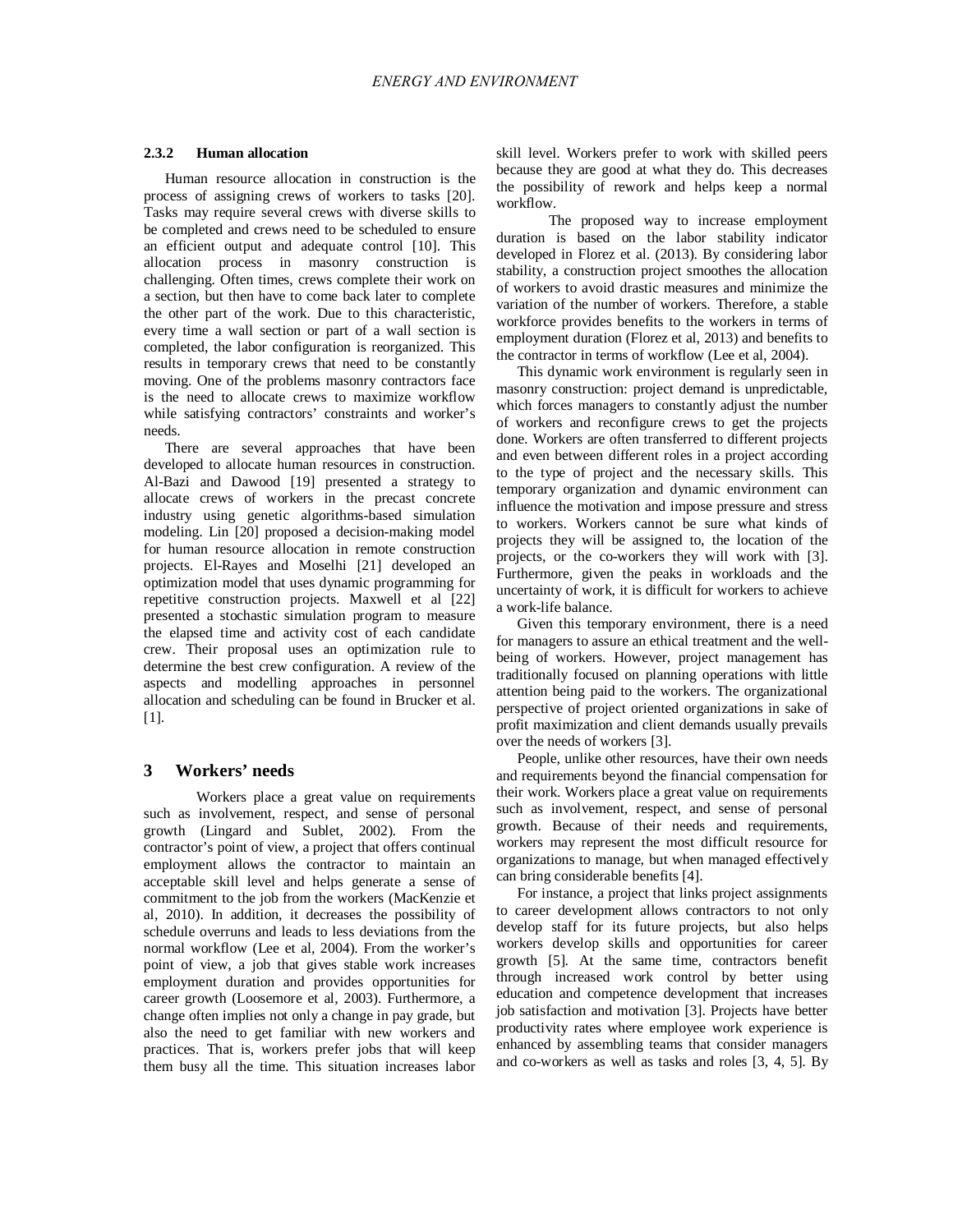considering their needs and expectations, construction projects may not only benefit current workers but may also help attract other workers.

This study proposes a DSS to forecast labor needs and allocate crews of workers in masonry projects that considers simultaneously both contractor's requirements and workers' needs.

## **4 Proposed Tool**

The proposed strategy for sustainable labor management in masonry considers two subsets. The first subset forecasts the number of workers such that the contractor can determine its labor needs. The second subset allocates those workers to projects such that the workflow is maximized while considering contractor's requirements and workers' needs.

The methodology for developing the decision support system (DSS) comprises three phases: dataanalysis, simulation, and optimization. Figure 1 shows a high-level decision process diagram of the DSS for sustainable labor management in masonry. The dataanalysis phase characterizes the projects in terms of duration and size. To represent the behavior of projects, the methodology adjusts probability distribution to the demand of projects in a contractor firm. The simulation phase aims to predict the number of workers that are needed to complete the projects within the given time constraints. The input to this phase includes the probability distributions of the activity durations (with the maximal labor power for an activity), which allow generating multiple scenarios using random numbers drawn from the probability distributions. The optimization phase aims to allocate workers to crews and crews to projects in order to maximize workflow. The input to this phase includes the labor prediction of the second phase, which allows generating multiple scenarios. The output is a detailed schedule of the times to start tasks, the number of workers and the skills of the workers needed as well as the crew configuration under the optimal schedule.

#### **4.1 Data analysis phase**

Because activity duration with maximal labor power is the input for the simulation phase and subsequently the optimization phase, the data analysis is the key phase of the methodology with two objectives. The first objective was to identify the types of activities required in the construction of masonry walls and the second is to characterize the duration of the activities. Generally, the duration of an activity is simplified as a linear function of the number of workers in an activity, that is, the duration will decrease as more labor power is assigned. In the masonry industry, the duration of an activity usually decreases with the number of workers in a crew, but there is a point of maximum labor power. After that point is reached, the productivity rate does not increase, that is, more workers cannot further reduce the duration [18].

The duration of any activity needed in the construction of masonry walls is defined as the shortest operation time with a given labor power for an activity. To examine the actual duration of all activities, this study characterized the activities and captured labor productivity as a function of crew size using self organizing maps [23] and time series analysis [24].

On the other hand, not only the identification of activities and their duration has a major effect on the methodology, but also the accuracy level is related to the duration's fit level. Therefore, the methodology captures the duration by fitting probability distributions. Fitting methods allow selecting the parameters that produce the best fit to the collected data. With this fitted distributions, it is possible to replicate the duration of activities in the next phases of the methodology.

## **4.1.1 Simulation model**

The proposed discrete-event simulation model (shown in Figure 2) represents the construction of a masonry wall, where the workers are assigned to different activities to complete a wall. Figure 2 shows the workflow of the CMU process. The workflow starts with the layout process, which is the process of measuring and marking the walls. The project superintendent usually marks the walls but sometimes an experienced mason (that knows how to read the blueprints) does this process. The second process is to prepare the wall so when the masons get to the wall they can start laying block. The forklift operator delivers materials to the area while a laborer is in charge of placing the resources and accommodating the blocks and mortar boards.

The third process is the actual process of laying block and it is the mason's primary activity. The forklift operator is directly involved in this process since he has to deliver the mortar to the area in buckets. The laborer that is looking over the mason coordinates the delivery with the operator and is responsible of placing mortar in the boards on a timely basis to make sure the mason always has mortar to spread. The fourth process is grouting and this process involves completely filling the cells with grout to create a solid concrete wall. The fifth process is cleaning and finishing the wall. This process involves joining both the head joints and bed joints and brushing the wall to clean the mortar outside the joints.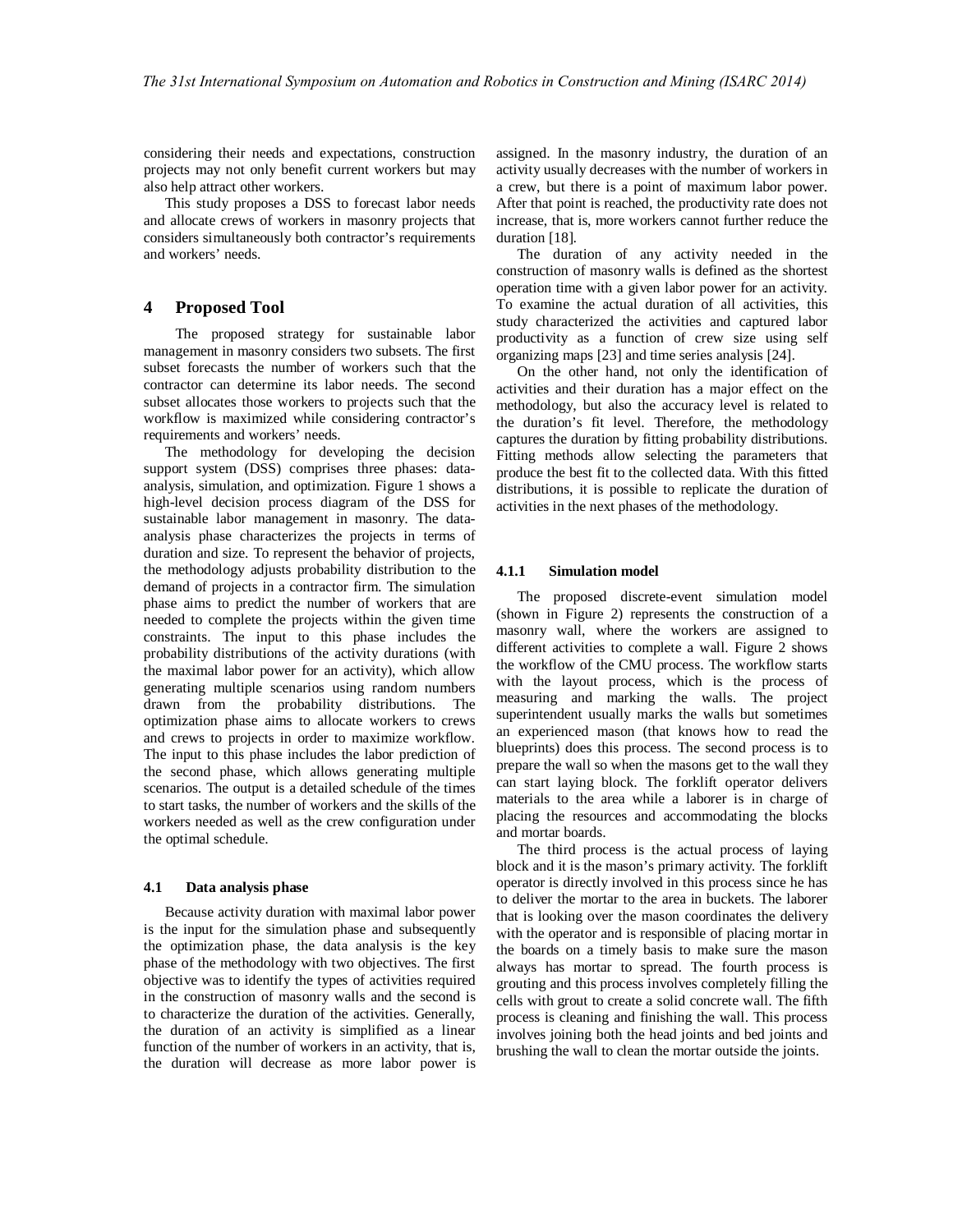Finally, the mason determines if the wall is at 'scaffold height' or if the maximum height has been reached. If it is scaffold high, the mason stops laying block and then the laborer proceeds to build the scaffold and prepare the wall so that the laborer can continue laying block in the next portion of the wall. Scaffolding involves erecting and dismantling the scaffold. The combination of laying block and scaffolding continues for as long as the maximum height of the wall is reached.

## **4.2 Optimization phase**

This phase consists of running a series of optimization models capturing different labor requirements with the goal of maximizing workflow in a masonry program. To do so, a deterministic integer programming (IP) model which is fed with the predicted parameters from the simulation phase will be used. These parameters are random number generated using the output of the data analysis phase, the duration of activities and the number of workers probability distributions. Therefore, the optimization model input is the complete schedule and duration of all the activities. This detailed schedule represents a (random) labor requirement realization, drawn from the probability distributions derived in the data analysis phase.

The IP model obtains the optimal allocation of workers that maximizes the workflow for a particular realization of labor demand, taking into account contractor's requirement's and workers' needs. In other words, the allocation of workers considers the rules that for crew design (Section 2.2) and also specific needs that workers have for developing skills and labor stability. Then, with a large number of randomly generated scenarios, the optimal allocation of workers sheds light into the right number of workers to have in payroll and the configuration of crews.

The data input module collects the information on the rules that contractors use to makeup crews. The reader is referred to the sub-section 2.2 for a detailed explanation of the rules. The data input module also includes for every time period, information on the availability of workers. Table 1 shows the skills for each worker. The binary parameter takes the value of 1 if a worker has that skill; it takes the value of 0, otherwise.

|         | Table 1. Skills of labor |     |          |       |         |
|---------|--------------------------|-----|----------|-------|---------|
|         | Mason                    | Saw | Forklift | Mixer | Laborer |
| Worker1 |                          |     |          |       |         |
| Worker2 |                          |     |          |       |         |
| Worker3 |                          |     |          |       |         |
| Worker4 |                          |     |          |       |         |

Note that some workers have different skills that will allow them to work in activities that require those skills. For instance, worker 1 is a mason that can operate the saw, and can be allocated to either a wall to lay blocks or to the saw to make cuts.

Once all the data input is entered, the optimization model allocates labor to the projects. The model's objective is to allocate crews of workers so that the workflow, that is, production in terms of number of masonry units is maximized. The allocation process consists of assigning the time needed to be working in a specific task to each of the workers in the crew. Each task demands a certain number of crews and each crew demands a certain number of workers with different skills. To build the schedule, the model uses binary decision variables to define the times each worker is working in a specific task. The model determines which worker should be working in which crew and doing which task.

## **5 Discussion**

The crew allocation process in masonry construction is challenging. Masonry is labor-intensive and often crews have to sequence their work to avoid disruptions and maximize production. Multiple crews with different skills are present on the jobsite at any one time and it is difficult to determine when each crew should be working and the workers that need to be assigned to a crew.

The proposed model aims to help contractors allocate crews of workers in masonry projects. The model integrates a simulation and a modeling approach in an attempt to help alleviate some of the issues faced by masonry decision-makers in their day-to-day practices. Typical contractors' requirements are included to address realistic scenarios experienced by masonry contractors in the jobsite. These requirements dictate the rules contractors use to design and makeup crews based on experience. In addition, the model considers workers' needs that helps workers stay longer on the project and increase continuity of job assignments. With the model, contractors are able not only to determine the optimal starting times for each of the crews, but also to quantify the number of crews and ultimately the number of workers needed to build a masonry project.

These new considerations should prove useful to masonry contractors and enable them to optimize the allocation of multiple workers in order to maximize workflow. An optimal schedule that considers the needs of workers and contractors contributes to formulate strategies to make project management more sustainable and increase the benefits achieved by both workers and contractors.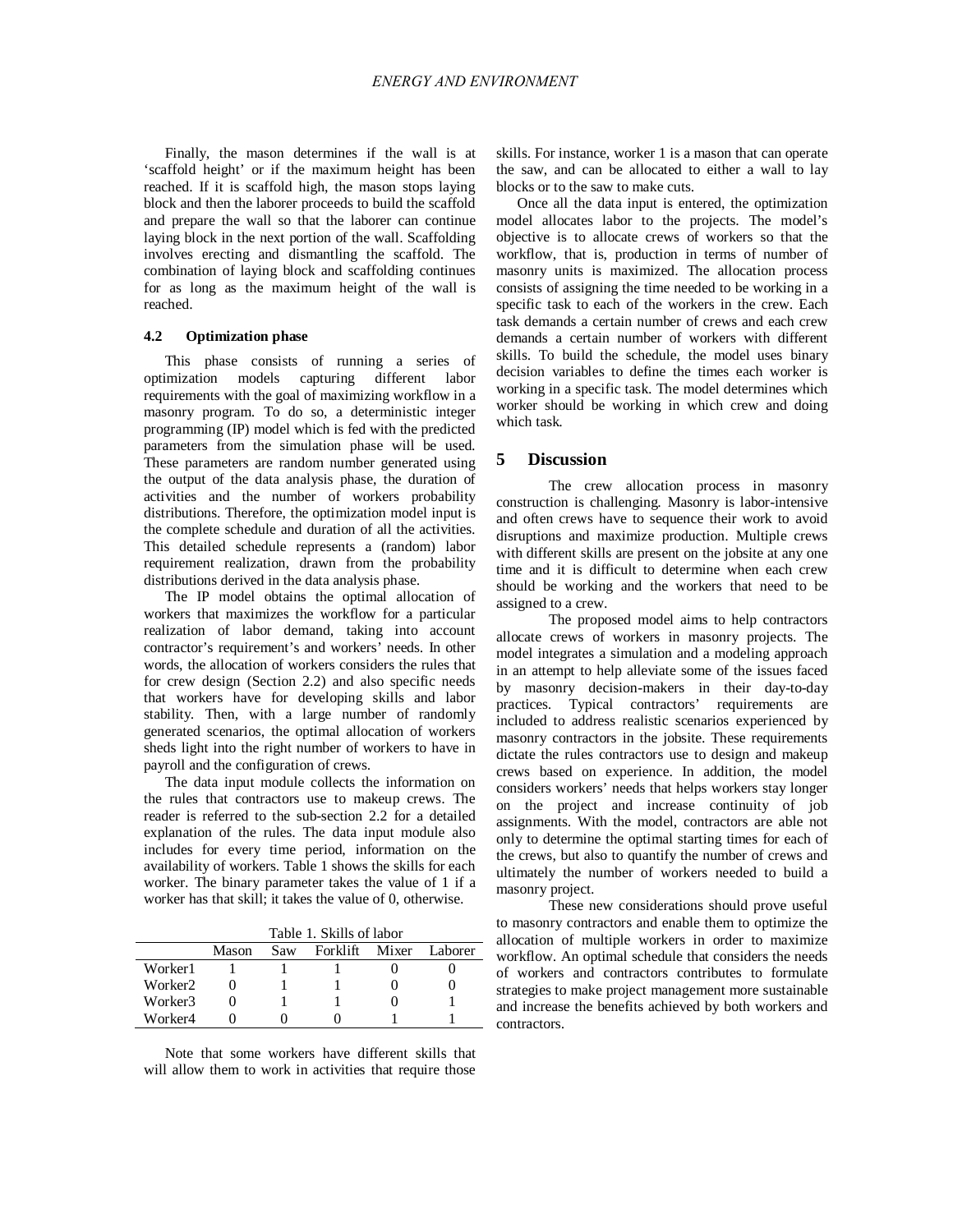*The 31st International Symposium on Automation and Robotics in Construction and Mining (ISARC 2014)*



Figure 1. Decision support system (DSS) for labor management



Figure 2. Workflow mapping diagram of the simulation process